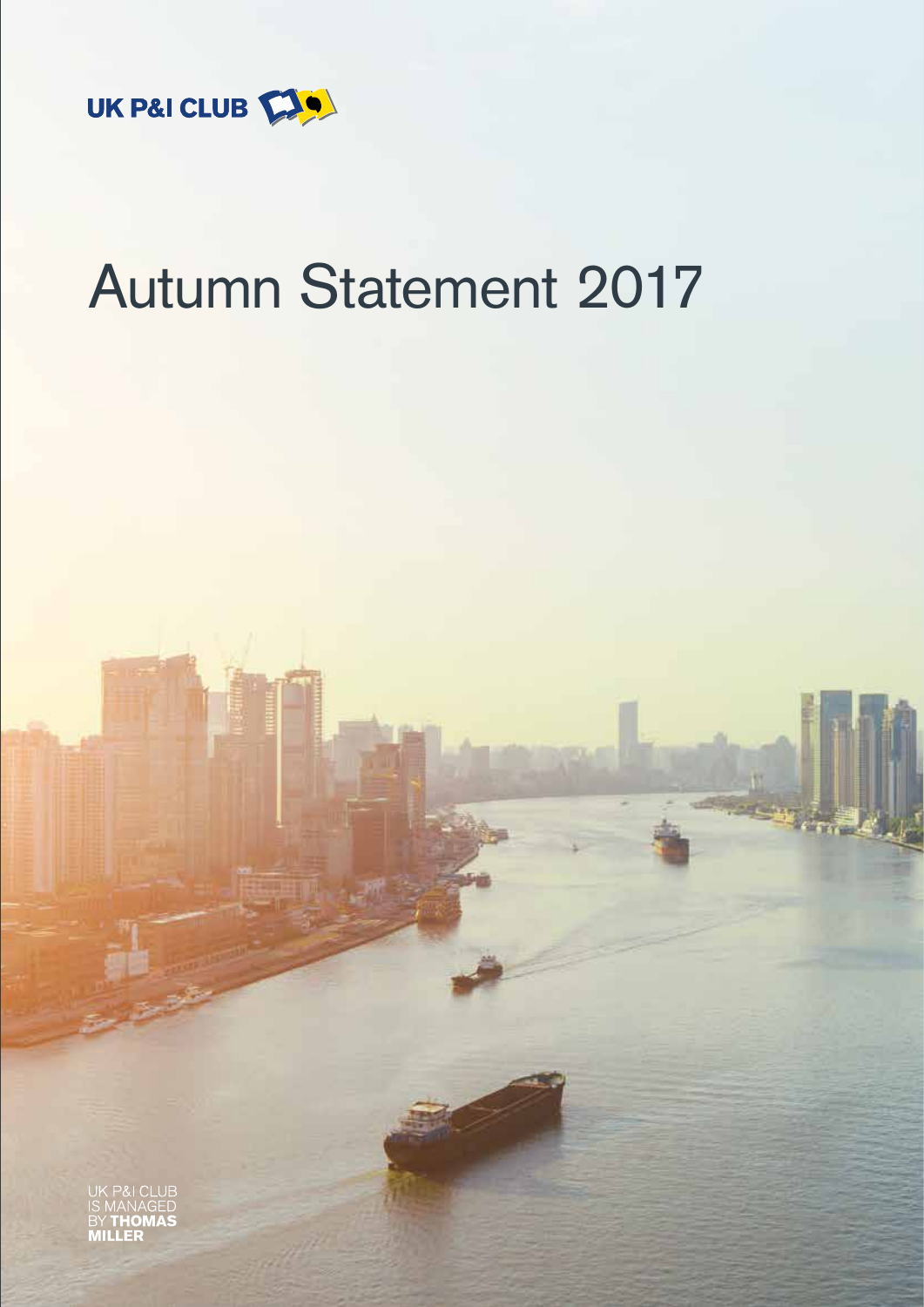# Financial **Highlights**

- A solid performance from the Club at the half year.
- After six months, claims are slightly below average of the last eight years.
- The Pool remains favourable at the half year. The Club's excellent record on the Pool has reduced the Club's Pool contributions steadily over recent years, and shielded the Club from the increasing costs of the very largest P&I Claims in the market.
- A strong 4%\* investment return in the first six months.
- Underwriting performance has met the Club's target on average over the last eight consecutive financial years. The favourable claims environment in the first half of the year has delivered a combined ratio of 95%\*.
- Free reserves stand at \$497 million with a further \$100 million in hybrid capital – an increase of nearly \$40 million since 20th February 2017.
- The Board expects to announce its Brexit plans by the end of the year with a view to being able to insure European risks in a new European subsidiary from the 2019 policy year.

\* Figures are excluding currency fluctuations.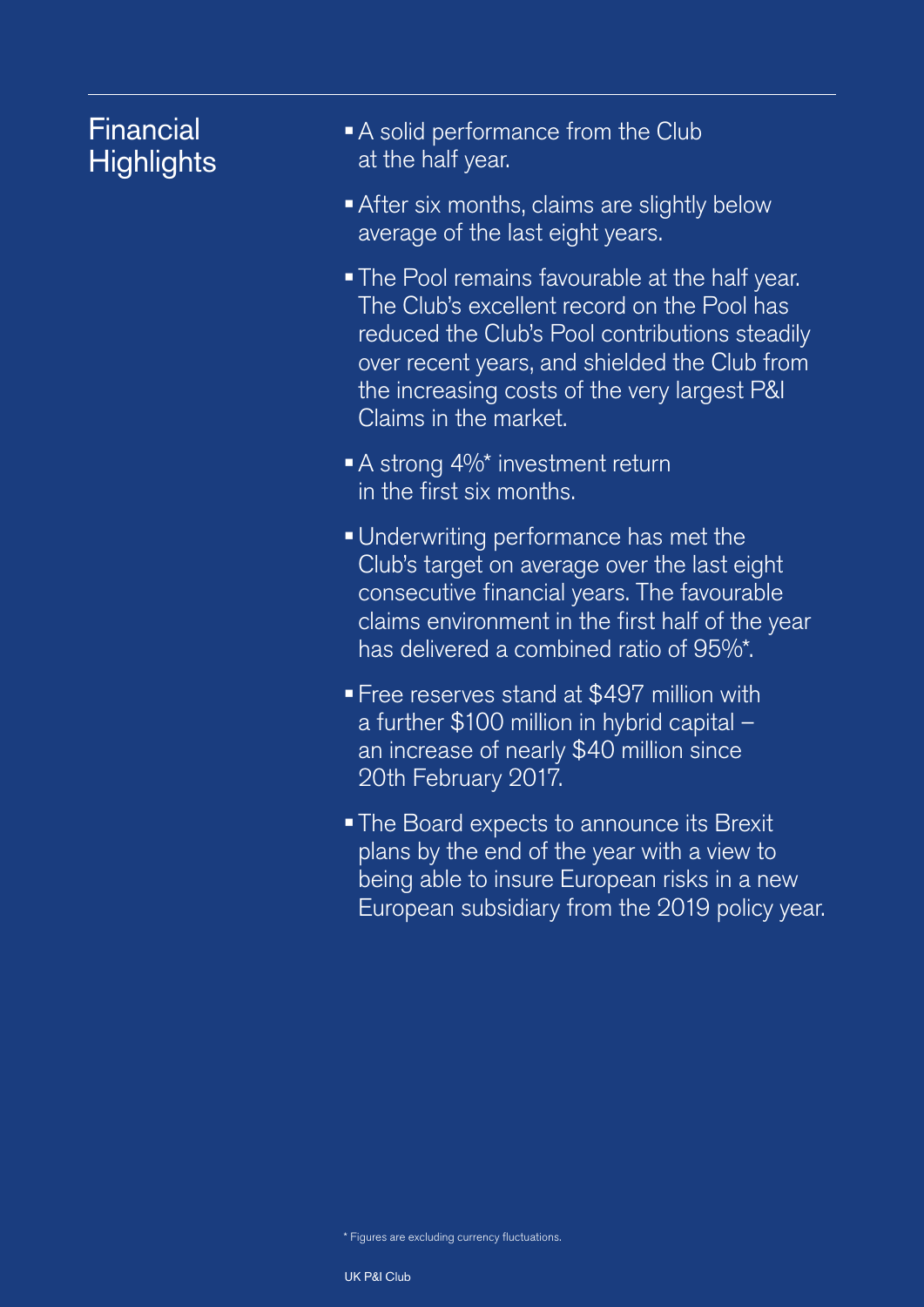# Key Figures

**BRAN KAM** 

П

Free Reserves & Hybrid Capital Combined Ratio

\$597m 95%

 $4\%$  A

Investment Return Standard & Poor's rating (Stable)

Total owned entered GT (at half year)

142m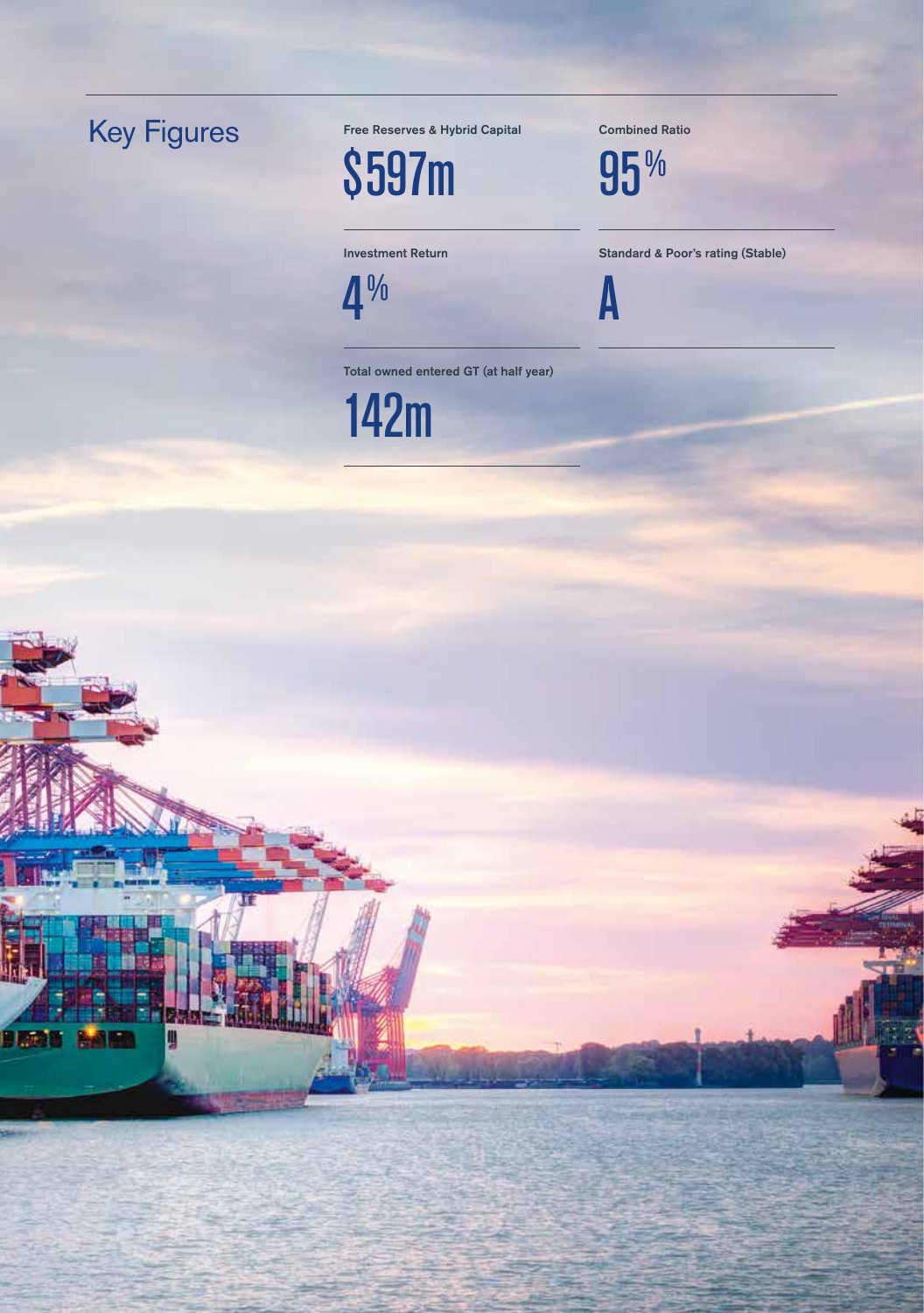### Financial strength

Consistent underwriting and steady investment returns have led to a controlled growth in the Club's free reserves and capital.

The Club's financial position has enabled the Board to make a Mutual Premium Discount three times in the past five years.

### Total free reserves available to the Club at 20 August 2017 is comprised of \$497 million with a further \$100 million in hybrid capital

Free reserves and hybrid capital for financial years 2011-2017



# Combined ratio

The Club's underwriting target is to achieve breakeven underwriting over the insurance cycle. The average combined ratio of 100% over the last eight years meets this target.

Balanced underwriting provides the necessary platform for the growth in free reserves.

### The claims experience over the first half of the current financial year has produced to a combined ratio of 95%\*

Combined ratio for financial years 2011-2017 (excluding Mutual Premium Discounts)



### Investment return

Total investment return of 4%\* in the first six months of the year has been strong with equity markets performing favourably.

The Club continues to invest prudently with approximately 80% of all assets invested in fixed income securities and cash.

### Strong total investment return in the first 6 months

#### Investment portfolio performance

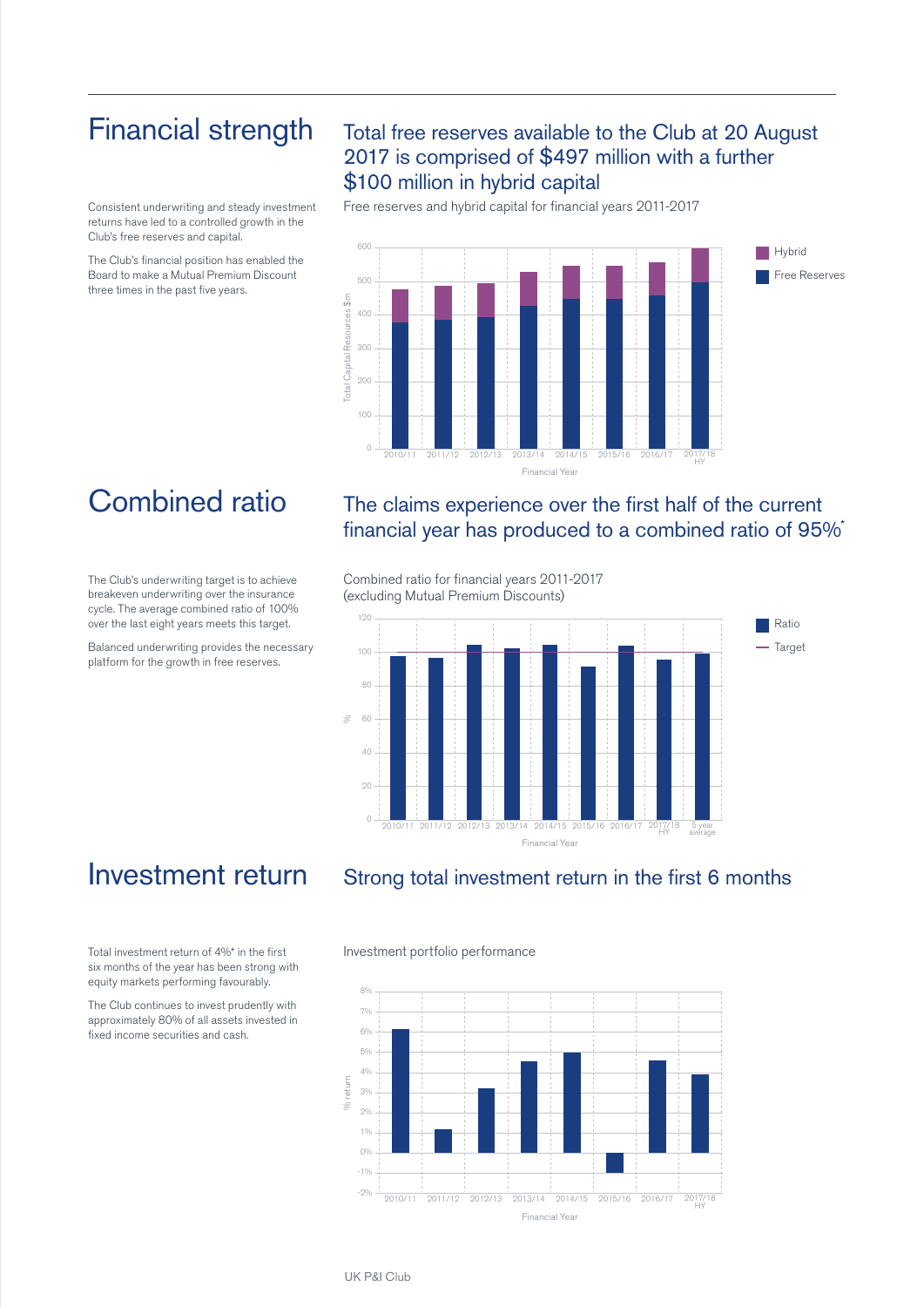# **Capital**

### The Club meets all of its capital targets

The Club's capital position meets all regulatory requirements, with an appropriate buffer, and is sufficiently strong to hold an A Stable rating with Standard and Poor's.

The Club has published its SFCR report on the website for the first time.

In order to maintain the A rating the Club continues to hold sufficient capital to meet the AAA requirement of the S&P capital model.

#### S&P Capital Adequacy



## Claims

The cost of cargo related claims has remained broadly stable over the last 8 years despite an increase in the tonnage entered in the Club.

The cost of casualty claims are the most variable of any category. The first six months of the 2017 policy year has been favourable with few large claims notified.

People related claims (incorporating both illness and injury) have also been favourable over the first six months of the 2017 policy year.

The Pool has been benign to date in 2017. The Club's Pool credit now stands in excess of \$150m.

# Size & Frequency

Total number of claims notified to the Club over the first six months of the 2017 policy year is in line with the prior year.

The total cost of attritional claims (those with a cost below \$0.5m) has fallen in comparison to last year. However, the overall cost of these claims remains within a relatively narrow band.

Average claims inflation remains at 4%.

### The cost of casualty claims are the most variable of any category

Total net notified claims for policy years 2010-2017 at 6 months by claims category



### The cost of large claims is 25% lower than the average of the last 7 years

Total net notified claims by size and claims frequency for policy years 2010-2017 at 6 months